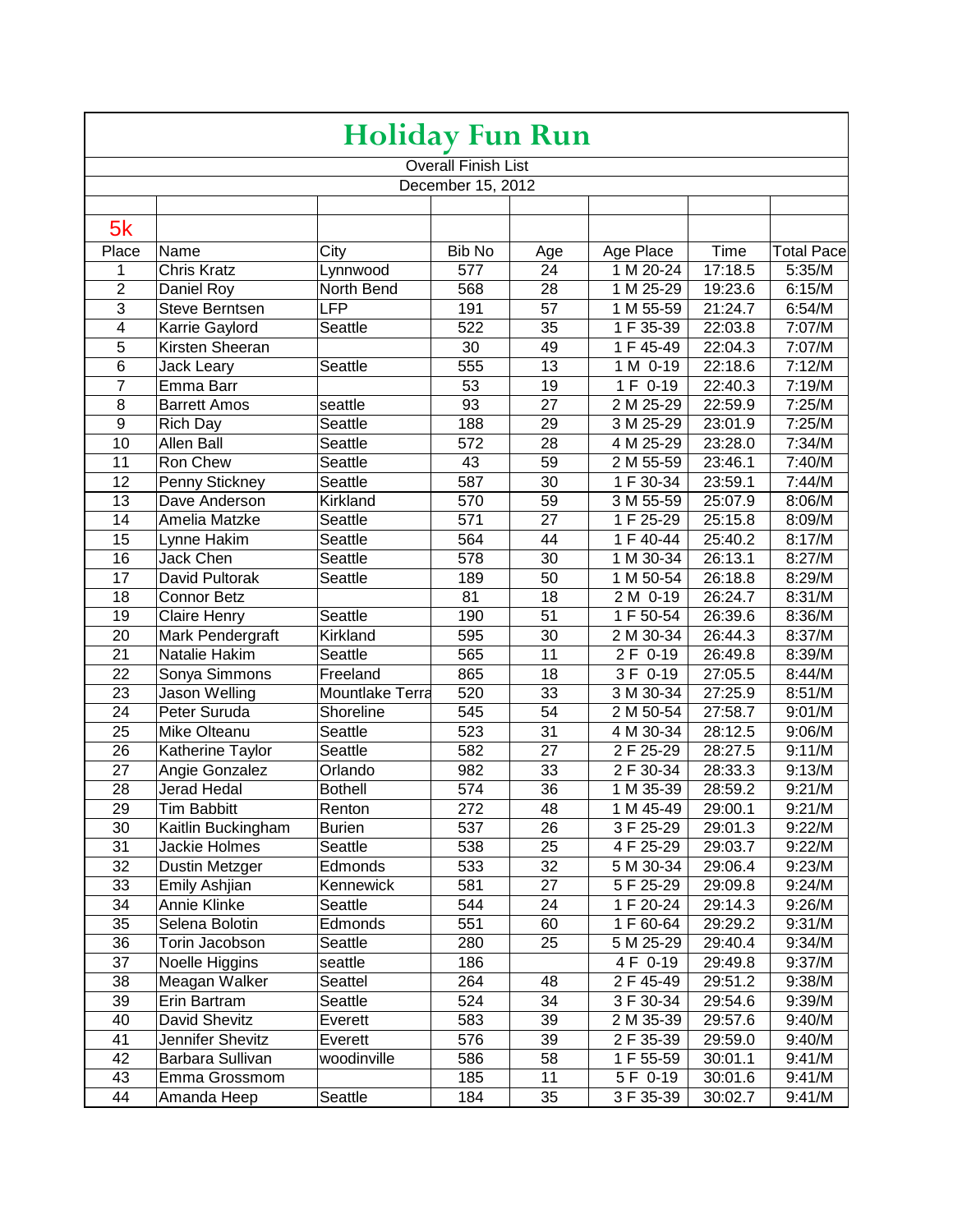| 45              | Cindy Barr                             | Edmonds           | 573 | 57              | 2 F 55-59  | 30:03.0 | 9:42/M  |
|-----------------|----------------------------------------|-------------------|-----|-----------------|------------|---------|---------|
| 46              | Kevin Grossman                         | Seattle           | 183 | 41              | 1 M 40-44  | 30:05.6 | 9:42/M  |
| 47              | Claudia Whitten                        | Seattle           | 279 | 24              | 2 F 20-24  | 30:08.1 | 9:43/M  |
| 48              | Kristine Babbitt                       | Renton            | 271 | 45              | 3 F 45-49  | 30:11.8 | 9:44/M  |
| 49              | Alexandra Denby                        | <b>SEATTLE</b>    | 542 | 26              | 6 F 25-29  | 30:14.8 | 9:45/M  |
| 50              | <b>April Lave</b>                      | Seattle           | 182 | 32              | 4 F 30-34  | 30:22.7 | 9:48/M  |
| 51              | Ann Hoover                             | Federal Way       | 584 | 66              | 1 F 65-69  | 30:28.4 | 9:50/M  |
| $\overline{52}$ | <b>Russell Crew</b>                    | Bainbridge Islan  | 63  | 34              | 6 M 30-34  | 30:28.8 | 9:50/M  |
| 53              | Mykkah Herner                          | Edmonds           | 588 | 38              | 3 M 35-39  | 30:28.8 | 9:50/M  |
| 54              | Nancy Wiederhold                       | Seattle           | 854 | 36              | 4 F 35-39  | 30:29.4 | 9:50/M  |
| 55              | Elizabeth Weber                        | Seattle           | 860 | 39              | 5 F 35-39  | 30:29.4 | 9:50/M  |
| 56              | Emily Wood                             | Seattle           | 552 | 28              | 7 F 25-29  | 30:33.5 | 9:51/M  |
| 57              | Jennifer Vickers                       | Seattle           | 580 | 34              | 5 F 30-34  | 30:40.3 | 9:54/M  |
| 58              | <b>Brendan Newell</b>                  | Federal Way       | 585 | $\overline{20}$ | 2 M 20-24  | 30:52.2 | 9:57/M  |
| 59              | kristie finelli                        | shoreline         | 548 | 40              | 2 F 40-44  | 30:56.7 | 9:59/M  |
| 60              | <b>Carrie Read</b>                     | Seattle           | 534 | 43              | 3 F 40-44  | 31:01.5 | 10:00/M |
| 61              |                                        | Seattle           | 275 | 40              | 2 M 40-44  | 31:08.4 | 10:03/M |
| 62              | Perry Soriano<br><b>CHANEL ESTRADA</b> | <b>TACOMA</b>     | 562 | 17              | 6 F 0-19   | 31:35.4 | 10:11/M |
| 63              | Lisa Michaels                          | Edmonds           | 589 | 33              |            | 31:52.3 |         |
|                 |                                        |                   |     |                 | 6 F 30-34  |         | 10:17/M |
| 64              | Heidi Nielson                          | Seattle           | 550 | 40              | 4 F 40-44  | 32:02.8 | 10:20/M |
| 65              | <b>Charlotte Peng</b>                  | Seattle           | 529 | 8               | 7 F 0-19   | 32:39.7 | 10:32/M |
| 66              | Makenzie Peterson                      | Freeland          | 864 | 18              | 8 F 0-19   | 32:46.4 | 10:34/M |
| 67              | Andrea Peng                            | Seattle           | 528 | 41              | 5 F 40-44  | 32:46.4 | 10:34/M |
| 68              | <b>Tracy Wellington</b>                | Seattle           | 285 | 40              | 6 F 40-44  | 33:12.6 | 10:43/M |
| 69              | <b>Emily Knaphus</b>                   | Seattle           | 579 | 29              | 8 F 25-29  | 33:32.8 | 10:49/M |
| 70              | Eric Letsche                           | Snoqualmie        | 597 | 40              | 3 M 40-44  | 34:24.7 | 11:06/M |
| 71              | Jackson Letsche                        | Snoqualmie        | 598 | 10              | 3 M 0-19   | 34:26.1 | 11:06/M |
| 72              | Melanie Tsai                           | Shoreline         | 265 | 26              | 9F 25-29   | 34:58.5 | 11:17/M |
| 73              | Lisa Baca                              | Mountlake Terra   | 521 | 34              | 7 F 30-34  | 35:13.9 | 11:22/M |
| 74              | Kiara Tucker                           | Mill Creek        | 270 | 13              | 9 F 0-19   | 35:19.9 | 11:24/M |
| 75              | Talia landrum                          | woodinville       | 274 | 34              | 8 F 30-34  | 35:21.4 | 11:24/M |
| 76              | Sara Passey                            | Mercer Island     | 266 | 26              | 10 F 25-29 | 35:29.0 | 11:27/M |
| 77              | Mary Pigott                            | Sammamish         | 549 | 62              | 2 F 60-64  | 35:30.4 | 11:27/M |
| 78              | <b>Chris Balk</b>                      | Seattle           | 96  | 60              | 3 F 60-64  | 36:02.7 | 11:37/M |
| 79              | Brianna Johnson                        | Snohomish         | 567 | 11              | 10 F 0-19  | 36:08.6 | 11:39/M |
| 80              | Steve Johnson                          | Snohomish         | 566 | 45              | 2 M 45-49  | 36:53.5 | 11:54/M |
| 81              | <b>Troy Tucker</b>                     | Mill Creek        | 268 | 37              | 4 M 35-39  | 37:49.3 | 12:12/M |
| 82              | chris landrum                          | woodinville       | 273 | 37              | 5 M 35-39  | 37:50.3 | 12:12/M |
| 83              | Melinda Mullins                        | Seattle           | 554 | 37              | 6 F 35-39  | 37:52.5 | 12:13/M |
| 84              | Mel Elpusan                            | Seattle           | 561 | 40              | 4 M 40-44  | 38:25.8 | 12:24/M |
| 85              | Addyson Elpusan                        | Seattle           | 560 | $\overline{7}$  | 11 F 0-19  | 38:27.3 | 12:24/M |
| 86              | jeremiah PANGILINAN Seattle            |                   | 558 | 42              | 5 M 40-44  | 38:34.6 | 12:26/M |
| 87              | <b>Clarice Thaete</b>                  | Seatac            | 593 | 58              | 3 F 55-59  | 39:18.0 | 12:41/M |
| 88              | Anna Sandman                           | Maple Valley      | 531 | 24              | 3 M 20-24  | 39:57.0 | 12:53/M |
| 89              | Christina Sandman                      | Maple Valley      | 530 | 51              | 3 M 50-54  | 39:58.1 | 12:54/M |
| 90              | <b>Emily Schwartz</b>                  | Seattle           | 276 | 26              | 11 F 25-29 | 40:36.0 | 13:06/M |
| 91              | Sharon Anderson                        | Kirkland          | 569 | 60              | 4 F 60-64  | 40:37.3 | 13:06/M |
| 92              | gary Wright                            | <b>Bremerton</b>  | 262 | 74              | 1 M 70-74  | 40:59.4 | 13:13/M |
| 93              | <b>Tina Kirk</b>                       | Mill Creek        | 594 | 59              | 4 F 55-59  | 41:09.3 | 13:16/M |
| 94              | Daryl Thaete                           | Seatac            | 592 | 64              | 1 M 60-64  | 41:22.3 | 13:21/M |
| 95              | Kathryn Simkowiak                      | <b>MILL CREEK</b> | 267 | 37              | 7 F 35-39  | 43:53.2 | 14:09/M |
| 96              | Laura Wick                             | Lynnwood          | 535 | 35              | 8 F 35-39  | 43:53.6 | 14:09/M |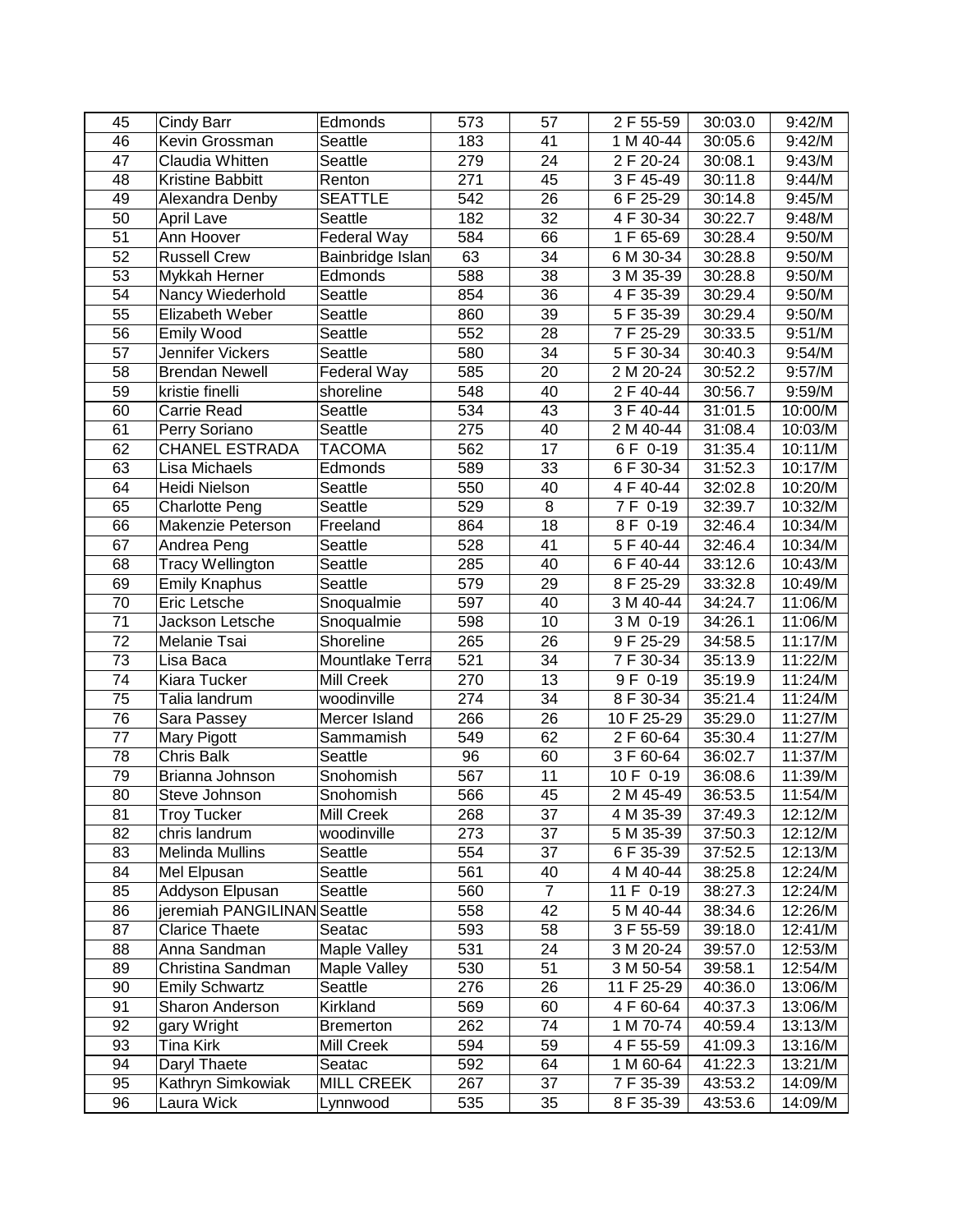| 97                      | Amanda West              | Seattle          | 539           | 26              | 12 F 25-29             | 44:07.0              | 14:14/M           |
|-------------------------|--------------------------|------------------|---------------|-----------------|------------------------|----------------------|-------------------|
| 98                      | Laura Hedal              | <b>Bothell</b>   | 575           | 37              | 9 F 35-39              | 45:30.4              | 14:41/M           |
| 99                      | Melanie Wienecke         | <b>Seattle</b>   | 590           | 33              | 9 F 30-34              | 46:29.9              | 15:00/M           |
| 100                     | Jeremy Bartram           | Seattle          | 800           | 35              | 6 M 35-39              | 52:57.4              | 17:05/M           |
| 101                     | Kathleen Kesterson       | Kent             | 553           | 50              | $\overline{2}$ F 50-54 | $\overline{53:}48.3$ | 17:21/M           |
| 102                     | <b>Susan Smoots</b>      | Everett WA       | 527           | 43              | 7 F 40-44              | 54:14.8              | 17:30/M           |
| 103                     | Bryan Kesterson          | Kent             | 87            | 57              | 4 M 55-59              | 54:59.7              | 17:44/M           |
| 104                     | <b>HEATHER PAPINEAU</b>  | <b>BOTHELL</b>   | 286           | 35              | 10 F 35-39             | 58:46.2              | 18:57/M           |
| 105                     | <b>JOSEPH DOMENICO</b>   | <b>BOTHELL</b>   | 287           | 42              | 8 F 40-44              | 58:47.2              | 18:58/M           |
| 106                     | <b>Ricky Cooper</b>      | Seattle          | 599           | 66              | 1 M 65-69              | 59:37.1              | 19:14/M           |
| 107                     | <b>Chris Cooper</b>      | Seattle          | 600           | 65              | 2 F 65-69              | 1:00:02.7            | 19:22/M           |
| 108                     | <b>Bonnie Cooper</b>     | <b>Bothell</b>   | 543           | 60              | 5 F 60-64              | 1:08:38.3            | 22:08/M           |
| 109                     | <b>Margaret Holmes</b>   | No. 218          | 563           | 74              | 1 F 70-74              | 1:09:20.7            | 22:22/M           |
| 110                     | <b>Bella Flaccus</b>     | Seattle          | 117           | 25              | 13 F 25-29             | 1:21:48.9            | 26:23/M           |
|                         |                          |                  |               |                 |                        |                      |                   |
| <b>10k</b>              |                          |                  |               |                 |                        |                      |                   |
| Place                   | Name                     | City             | <b>Bib No</b> | Age             | Age Place              | Time                 | <b>Total Pace</b> |
| 1                       | Guido Zgraggen           | Seattle          | 862           | 31              | 1 M 30-34              | 36:49.5              | 5:56/M            |
| $\overline{2}$          | Patrick Mayer            | Oak Harbor       | 861           | $\overline{17}$ | 1 M 0-19               | 39:02.8              | 6:17/M            |
| $\overline{3}$          | Jake Cooper              | Seattle          | 877           | 29              | 1 M 25-29              | 39:50.5              | 6:25/M            |
| $\overline{\mathbf{4}}$ | <b>Trev Dakan</b>        | Kent             | 872           | 43              | 1 M 40-44              | 39:55.3              | 6:26/M            |
| 5                       | Alexandra Laiblin        | Oak Harbor       | 853           | 16              | 1 F 0-19               | 40:02.1              | 6:28/M            |
| $\overline{6}$          | Mike Koslosky            | <b>MLT</b>       | 878           | 55              | 1 M 55-59              | 40:04.2              | 6:28/M            |
| $\overline{7}$          | Kyle Muir                | Portland         | 868           | 24              | 1 M 20-24              | 44:46.9              | 7:13/M            |
| 8                       | Karl Flaccus             | Seattle          | 817           | 60              | 1 M 60-64              | 46:26.1              | 7:29/M            |
| $\overline{9}$          | <b>Michael Monroe</b>    | Seattle          | 841           | 35              | 1 M 35-39              | 46:40.5              | 7:32/M            |
| 10                      | Crystal Fyfe             | Seattle          | 682           | 37              | 1 F 35-39              | 47:17.5              | 7:38/M            |
| 11                      | james Sullivan           | Woodinville      | 873           | 56              | 2 M 55-59              | 47:22.0              | 7:38/M            |
| 12                      | thomas groves            | lake forest park | 876           | 54              | 1 M 50-54              | 47:30.5              | 7:40/M            |
| 13                      | elizabeth linnell        | Lynnwood         | 870           | 53              | 1 F 50-54              | 49:27.6              | 7:59/M            |
| 14                      | Erin Brasch              | <b>SEATTLE</b>   | 845           | 26              | 2 M 25-29              | 50:29.8              | 8:09/M            |
| 15                      | lan Lindsay              | Seattle          | 688           | 31              | 2 M 30-34              | 51:33.9              | 8:19/M            |
| 16                      | <b>Ted Coulson</b>       | Seattle          | 709           | 64              | 2 M 60-64              | 51:36.1              | 8:19/M            |
| 17                      | <b>Emily Lindsay</b>     | Seattle          | 691           | 31              | 1 F 30-34              | 51:38.0              | 8:20/M            |
| 18                      | Don Billen               | Seattle          | 681           | 46              | 1 M 45-49              | 53:04.1              | 8:34/M            |
| 19                      | Natalie Franz            | Seattle          | 683           | 23              | 1 F 20-24              | 53:23.8              | 8:37/M            |
| 20                      | Andrew McDonald          | <b>Bellevue</b>  | 694           | 13              | 2 M 0-19               | 53:31.6              | 8:38/M            |
| 21                      | Dale Braswell            | <b>Bothell</b>   | 835           | 36              | 1 M 35-39              | 55:08.7              | 8:54/M            |
| 22                      | Knudson John             |                  | 707           | 65              | 1 M 65-69              | 55:15.8              | 8:55/M            |
| 23                      | Hannah Yamamoto          | Seattle          | 852           | 25              | 1 F 25-29              | 55:39.9              | 8:59/M            |
| 24                      | Jennifer Muir            | Portland         | 867           | 25              | 2 F 25-29              | 55:42.6              | 8:59/M            |
| 25                      | Kate Nielson             | Fife             | 842           | 35              | $3F35-39$              | 56:58.8              | 9:11/M            |
| 26                      | Evan McDonald            | Bellevue         | 693           | 38              | 2 M 35-39              | 57:09.3              | 9:13/M            |
| 27                      | Jeremy Davis             | Mukilteo         | 690           | 33              | 3 M 30-34              | 58:51.9              | 9:30/M            |
| 28                      | Beth Morrigan            | Seattle WA       | 875           | 45              | 1 F 45-49              | 58:53.9              | 9:30/M            |
| 29                      | Paul Ehrich              |                  | 770           | 44              | 2 M 40-44              | 59:14.5              | 9:33/M            |
| 30                      | Jake Rebol               | <b>Bothell</b>   | 678           | 35              | 3 M 35-39              | 59:58.7              | 9:40/M            |
| $\overline{31}$         | <b>Richard Seelinger</b> | Sammamish        | 836           | 53              | 2 M 50-54              | 1:00:33.9            | 9:46/M            |
| $\overline{32}$         | Jeff Wanamaker           | Issaquah         | 837           | 46              | 2 F 45-49              | 1:00:35.5            | 9:46/M            |
| $\overline{33}$         | Mitch Balintos           | Seattle          | 857           | 29              | 3 M 25-29              | 1:02:38.0            | 10:06/M           |
| 34                      | Elisabeth Kingsley       | Seattle          | 686           | 29              | 3 F 25-29              | 1:02:40.3            | 10:06/M           |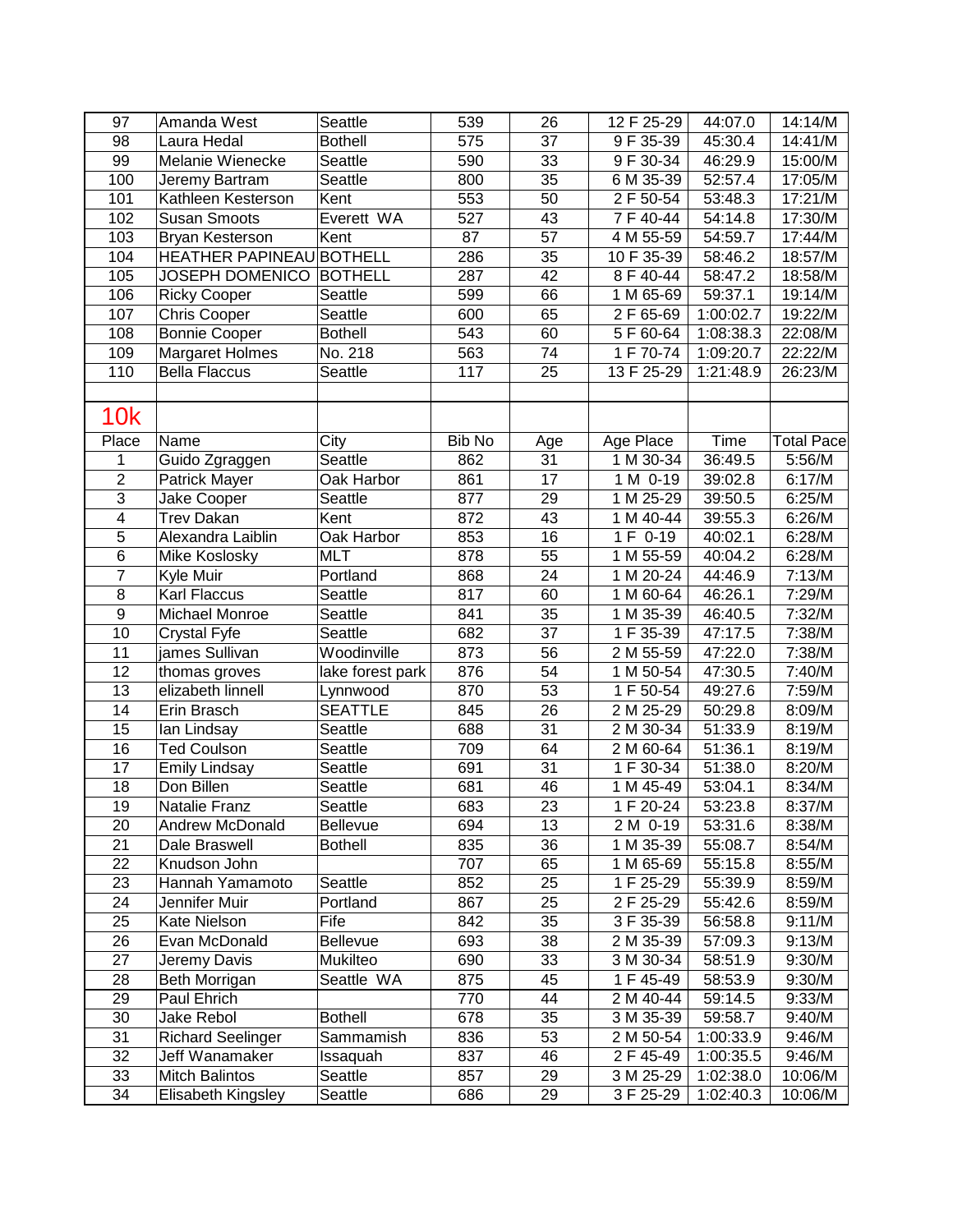| 35                      | Naomi Bang              | Seattle                 | 850    | 46              | 3 F 45-49              | 1:04:17.2              | 10:22/M           |
|-------------------------|-------------------------|-------------------------|--------|-----------------|------------------------|------------------------|-------------------|
| 36                      | Sarah Armstrong         | Seattle                 | 699    | 28              | 4 F 25-29              | 1:04:20.0              | 10:23/M           |
| 37                      | <b>Brian Carruthers</b> | Lake Stevens            | 863    | 27              | 4 M 25-29              | 1:04:25.4              | 10:23/M           |
| 38                      | <b>Tim Castro</b>       | Everett                 | 856    | 31              | $\overline{4}$ M 30-34 | 1:04:28.0              | 10:24/M           |
| 39                      | Jesse Campbell          | Snohomish               | 849    | 13              | 3 M 0-19               | 1:06:04.2              | 10:39/M           |
| 40                      | Coleman Johnson         | Snohomish               | 859    | 13              | 4 M 0-19               | 1:06:05.7              | 10:40/M           |
| 41                      | susanne Bisla           | Woodinville             | 687    | 45              | 4 F 45-49              | 1:06:10.3              | 10:40/M           |
| 42                      | Angela Corwin           | Seattle                 | 844    | 23              | 2 F 20-24              | 1:07:16.6              | 10:51/M           |
| 43                      | Rachel Corwin           | <b>Seattle</b>          | 843    | 28              | $\overline{5}$ F 25-29 | 1:07:19.2              | 10:51/M           |
| 44                      | Laura Robinson          | Seattle                 | 851    | 36              | 4 F 35-39              | 1:08:40.6              | 11:05/M           |
| 45                      | Stefanie Johnson        | Seattle                 | 840    | 35              | 5 F 35-39              | 1:09:04.1              | 11:08/M           |
| 46                      | Shawna Stine            | Seattle                 | 866    | $\overline{36}$ | 6 F 35-39              | 1:09:04.5              | 11:08/M           |
| 47                      | Marilyn Barnett         | <b>MOUNTLAKE T</b>      | 677    | 27              | 6 F 25-29              | 1:10:12.2              | 11:19/M           |
| 48                      | LuAnn Wangsness         | Seattle                 | 680    | 45              | 5 F 45-49              | 1:12:42.7              | 11:44/M           |
| 49                      | Arlene Vaskevitch       | <b>Bellevue</b>         | 855    | 61              | 1 F 60-64              | 1:17:16.6              | 12:28/M           |
| 50                      | Debbie Campbell         | Snohomish               | 847    | 50              | 2 F 50-54              | 1:17:57.4              | 12:34/M           |
| 51                      | Donna Johnson           | Snohomish               | 858    | 44              | $1 F 40 - 44$          | 1:17:59.3              | 12:35/M           |
| 52                      | Ellen Sklanka           | Renton                  | 839    | 40              | 2 F 40-44              | 1:18:18.2              | 12:38/M           |
|                         |                         |                         |        |                 |                        |                        |                   |
| 15k                     |                         |                         |        |                 |                        |                        |                   |
|                         |                         |                         |        |                 |                        |                        |                   |
| Place                   | Name                    | City                    | Bib No | Age             | Age Place              | Gun Time               | <b>Total Pace</b> |
| 1                       | <b>Martin Criminale</b> | Seattle                 | 939    | 48              | 1 M 45-49              | 1:04:12.4              | 6:54/M            |
| $\overline{2}$          | <b>Michael Brisbois</b> | <b>SAMMAMISH</b>        | 978    | 49              | 2 M 45-49              | 1:04:57.6              | 6:59/M            |
| 3                       | Doug MacIsan            | Westlake Village        | 967    | 60              | 1 M 60-64              | 1:09:44.2              | 7:30/M            |
| 4                       | <b>Thomas Potts</b>     |                         | 942    | 29              | 1 M 25-29              | 1:11:19.1              | 7:40/M            |
| 5                       | Tim MacBean             | <b>Bothell</b>          | 991    | 45              | 3 M 45-49              | 1:11:35.6              | 7:42/M            |
| 6                       | Jaclyn Morimune         | Seattle                 | 985    | 22              | 1 F 20-24              | 1:13:05.7              | 7:52/M            |
| $\overline{7}$          | Bobbisue Isackson       | Seattle                 | 997    | 23              | 2 F 20-24              | 1:13:07.3              | 7:52/M            |
| $\overline{8}$          | Erica Nash              | <b>Bellevue</b>         | 948    | 35              | 1 F 35-39              | 1:14:22.0              | 8:00/M            |
| $\overline{9}$          | <b>Shelly Fuller</b>    | Lynnwood                | 990    | 35              | 2 F 35-39              | 1:19:35.8              | 8:33/M            |
| 10                      | Sue Newby-House         | Seattle                 | 998    | 44              | 1 F 40-44              | 1:20:37.4              | 8:40/M            |
| 11                      | <b>Nell Gross</b>       | Seattle                 | 994    | 29              | 1 F 25-29              | 1:25:27.3              | 9:11/M            |
| 12                      | <b>Stacey Tuttle</b>    | Seattle                 | 993    | 26              | 2 F 25-29              | 1:25:31.3              | 9:12/M            |
| 13                      | Lorelei Cottle          | Seattle                 | 986    | 34              | 1 F 30-34              | 1:25:45.7              | 9:13/M            |
| 14                      | Stephen Vanderhoef      | <b>Seattle</b>          | 992    | 26              | 2 M 25-29              | 1:27:52.3              | 9:27/M            |
| 15                      | Aaron Paker             | <b>University Place</b> | 983    | 37              | 1 M 35-39              | 1:29:53.7              | 9:40/M            |
| 16                      | tracy olund             | lynnwood                | 984    | 34              | 2 F 30-34              | 1:41:19.5              | 10:54/M           |
| 17                      | Saranya Seshadri        | Redmond                 | 1000   | 26              | 3 F 25-29              | 1:46:12.5              | 11:25/M           |
| 18                      | Andrea Epperson         | Everett                 | 989    | 33              | 3 F 30-34              | 1:53:46.8              | 12:14/M           |
| 19                      | Steve Perna             | Hunts Point             | 995    | 54              | 1 M 50-54              | 2:10:35.1              | 14:02/M           |
|                         |                         |                         |        |                 |                        |                        |                   |
|                         |                         |                         |        |                 |                        |                        |                   |
| Team                    |                         |                         |        |                 |                        |                        |                   |
| Place                   | Name                    | Bib No                  | Age    | Time            | Pace                   | <b>Team Name</b>       |                   |
| 1                       | Andrea Brown            | 1491                    | 27     | 21:31.0         | 6:56/M                 | Run S'more             |                   |
| $\overline{2}$          | Brian Walkenhauer       | 1498                    | 27     | 21:32.5         | 6:57/M                 | Run S'more             |                   |
| $\overline{3}$          | Sean Fischer            | 1485                    | 26     | 22:38.5         | 7:18/M                 | Newlyweds              |                   |
| $\overline{\mathbf{4}}$ | Kristin Poinar          | 1496                    | 27     | 23:34.6         | 7:36/M                 | Cookies                |                   |
| 5                       | Elise Lane              | 1487                    | 26     | 27:27.3         | 8:51/M                 | Lanes                  |                   |
| 6                       | <b>Brian Le</b>         | 1489                    | 24     | 27:28.8         | 8:52/M                 | Cookies                |                   |
| 7                       | stephanie wirth         | 1490                    | 28     | 31:10.0         | 10:03/M                | will run for chocolate |                   |
| 8                       | melissa jacobson        | 1497                    | 24     | 31:11.6         | 10:04/M                | will run for chocolate |                   |